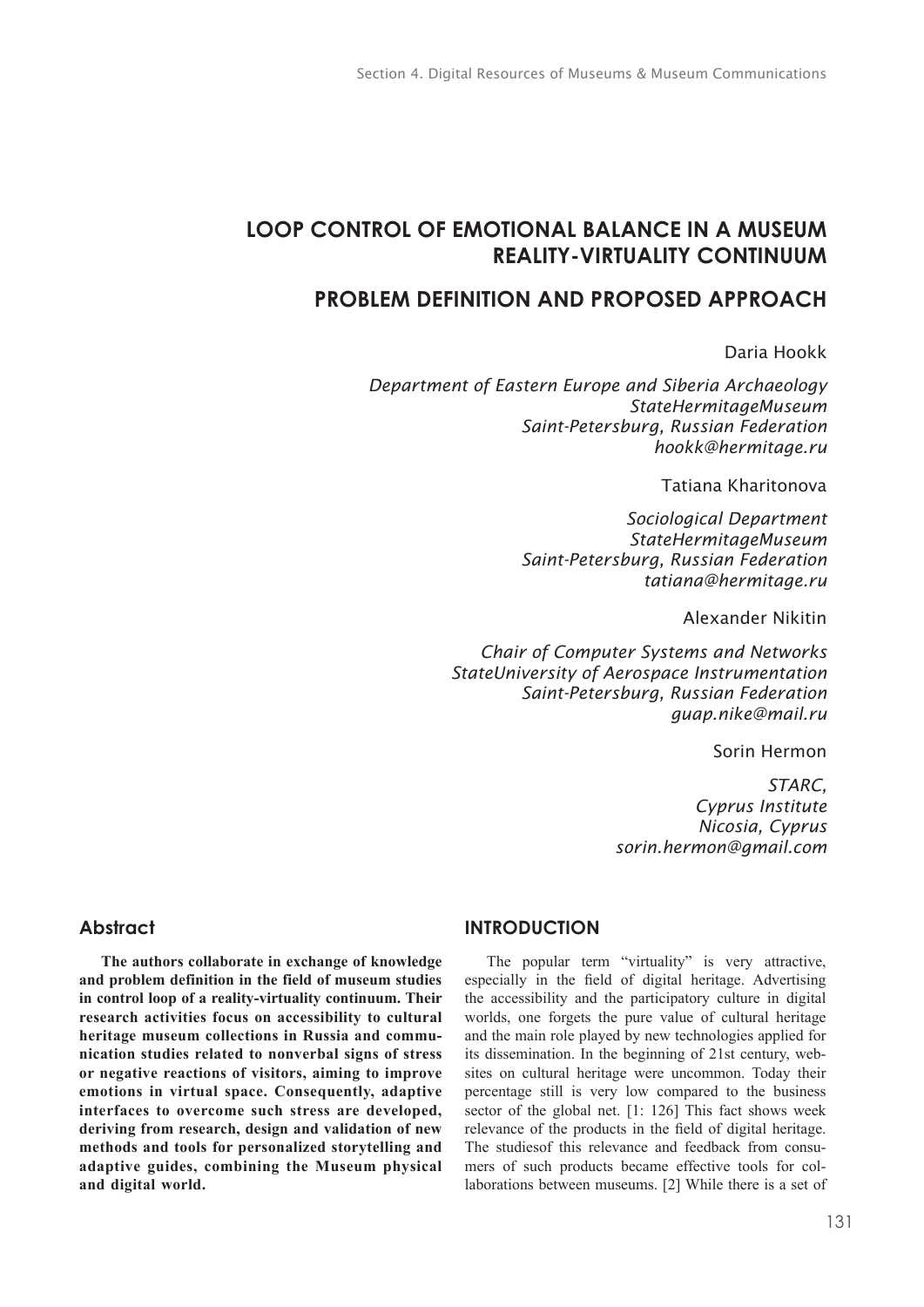international standards and recommendations for websites and multimedia programs in the field of cultural heritage [3,4,5,6,7], none include methods of feedback evaluation and psychological aspects of museum communication [8,9]. The next step in exploring virtual worlds should consider human aspects in adaptive and personalized environments [10].

Traditional museum studies take into account visitors' preferences according to gender, age or personal thematic preferences, so, they fix only grounding. Adaptive software takes this data and personalizes interface and content from the cognitive component point of view [11-17].The cases of implementation in museums are still a few. The set and quantity of information are recommended by level and preferences of a curator without psychological specifics of an individual. We could title this type of humanorientated adaptability – differential, not personalized. The positive experience during museum visit is related to the positive emotions experience. Strictly speaking, this is not the joy of cognition, but specific experience of museum communication, having a clear and valuable component. The research reported here focuses on this subject, by defining the problem in the field of museum studies in a control loop of a reality-virtuality continuum.

# **AIM OF INVESTIGATION**

Our research goal is situated within the topic of museum communication studiesaiming at defining a new social paradigm where the individual and the community are in the center of the cultural heritage narrative, situated in physical and virtual museums. Consequently, we are looking at designing an adaptive interface for virtual and mixed museums as a system of improved interaction and social accommodation.

There are various ways to enhance museum space and museums' visitor experience [8].The various types of computer abilities allow developers a wide choice in the digital world [17]. The conservative museum society has little chance to follow all technological changes, resulting that they relate to virtuality as a new type of a book with images.A best example is a long-term discussion on the definition of "virtual museums" [18 - 20]. Any application of a common terminology describing the parts of a computerized virtual system [17] for museums or similar cultural institution needs is helpful and gives many advantages [21, 22]. One of them comprisesthe new communication media for museums, such as dedicated websites. It starts before the visit when potential visitorsbrowse the website of a museum and get preliminary information on collections and exhibitions. Once visitors enter the physical museum they may get in contact with museum staff, explore exhibits, be led by museum guides or have implicit or direct contact with curators. Over the years several approaches and methodologies have been developed to collect feedback from visitors [23]. Recent research revealed that visitors who prepare their museum experience (through virtual interaction with the museum collection through the internet) have a richer visiting

experience than the casual visitors; there is a difference in age groups and gender between real and virtual visitors [24]. Consequently, adult visitors often come to museums not only for an edutainment experience but to experience positive emotions (good feelings) from dedicated cultural events.

Human-orientated platforms for education and training are innovative methods accessible to everyone. Online access allows distributed users to jointly operate in a common virtual space [25]. The same approach can be used in museums. In the same time, projects aiming to control behavior of visitors in a museum space should consider its cognitive component. Electronic devices may be applied to evaluatevisitors' satisfaction from the information gained during their visit. [26] There are several reasons why many computer applications for communication of Cultural Heritage in museums, or those aimed at improving the museum experience, are not adaptive. A counter example is the experience to combine virtual models of museum objects with text information / Braille script and quick audio guides for augmented reality at archaeological exhibitions [27]. Apart from facilitating communication for disabled visitors, casual adaptation implies only age and native language. Now it is turn to make a human-centered system with virtual environments.

Communication plays a leading role in the formation of a positive visiting experience of museum exhibitions, particularly for the mutual adaptation of visitor and museum artifact: any communication process provokes changing of information and mutual adaptation of subjects [28]. The archaeological exhibition is a message with encoded information, including facts, ideas and emotions, which are translated to visitors by means of verbal communication (text description) or nonverbal (images). This encoded information relates to the object itself, as an archaeological artifact once part of a (non-existing anymore) culture, but it is also a museum exhibit in the modern present and as such often embeds values of a "precious", "art" object. Moreover, the message transmitted by the object and its communicative apparatus is manipulated by the curator of the exhibition, the archaeologist who excavated it, or the communication expert who prepared the communication material. The visitors' channels of reception can be natural (sensor systems) or artificial;the number of recipients may differ from single persons to a group. Their reaction becomes an indicator of effectiveness and adequacy of the communication apparatus to transmit the message and to be positively received by the visitor. The result of communication can be expressed as a change of behavior of the recipient or an increase of his resistance to absorb the message.

Within the artificial intelligence domain, cognitive psychology defines "frames" as the (ideal model) structures of information and certain stereotypes helpful for adaptation of human behavior in a new environment or an unknown situation. [29] Action and interaction during communication are on verbal and non-verbal levels. Ver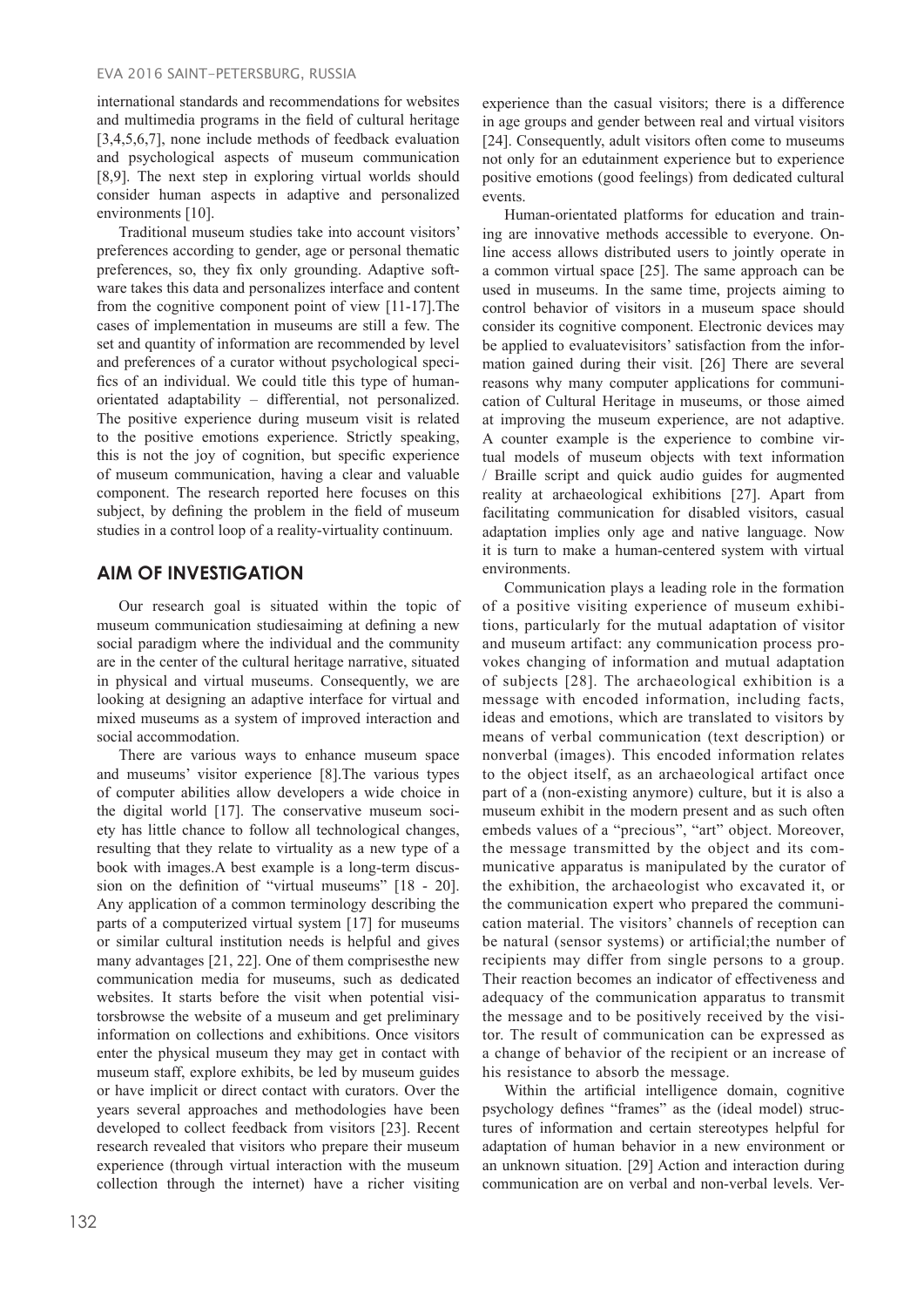bal communication uses human speech, while non-verbal communication usespara-linguistics, proxemics, body language, gesture, kinesthetic or olfactronics. [30] Thus communication is a synthesis of sensor and social processes that can be applied in the museum communication, resulting in a visitor model of personal exploration of a museum space characterized by an evaluative judgment.

Emotional state of museum visitor during museum communication is not abstraction. While the evaluative judgment is a social attitude, it is formed on three levels:

- expectation and satisfaction;
- attitude (affective and cognitive);
- behavior.

This way the emotional state is an attitude – ability to change behavior. The verbal instance of attitude is described by scaling psycho-physiological parameters that express emotional (affective) components(Thurstonetype Scale, Likert Scale etc.); one-dimensional scales and factor analysis measure the cognitive component. Unfortunately, the revealed contradiction between fixed verbal reactions and real behavior of humans during the attitude measurements makes unreliable any prediction of behavior. Adaptive software and personalized interface attempt to change attitude and frame. The idea of research consists in analyzing the change in attitude, relying on existing psychological theories (Congruence theory, Cognitive Dissonance theory,Balance theory), individual specifics of recipients and the study of structure of their attitude.The authors suggest to study the emotional basis of cognitive dissonance of visitors interacting with virtual environments designed at enhancing their museum experience and located in the physical museum space. Such a study must consider the special character of the stimulating materials (museum collections) and the possibility to field-modeling cognitive and emotional components of visitors.

### **DISCUSSION**

Traditional information services in museums still rely on notes on paper or screen, sometimes with some photos or video recordings. All these sources are passive. Individual visitors are able to manage language or to make a choice between digital data. Active interaction in virtual world requires additional efforts mainly from curators. Modern museum world applies various types of virtuality, as defined by Milgram: reality, virtuality, and augmented reality and augmented virtuality between them [31]. Taking advantage from the attractive side of new technologies, designers and museum curators do not take in account the most part of possibilities and advantages. New approaches require fast and stable Internet connectivity, additional installations or even establishing networks, all difficult to install in old buildings or historic monuments, such are most major museums. Projects become too expensive to be implemented and sustained without proven evidence of their relevance and added value. The design of an adaptive virtual / mixed museum requires analysis of the factors of complexity of object/ events of Cultural Heritage. Adaptive interface for visitors of virtual or mixed museumcan be human-centered, system-centered or cross-adaptive. Semi-custom survey results, qualitative questions and demographic reports of museum audience allow developers to get initiation factors and their source, to find ways of adaptation (instance, navigation) and criterion for design, realization and implementation of effective communication applications.

Different types of museums (traditional, virtual and mixed) have similar problems of interaction with visitors, caused by complex materials such as cultural heritage collections misunderstanding. One needs an introduction to a world of an unknown culture as it is for anyone visiting a foreign country. The archaeological exhibition on Pazyryk culture at the State Hermitage Museum, a famous and impressive example of multicultural relations in ancient world, is proposed for experimental work on emotional experience and a cognitive dissonance in museum space.

The attention of museum experts, sociologists and psychologists is focused on demands of modern museum visitors.We need to consider artifacts because our case study includes modeling of emotional state of a priori non-motivated visitors of the archaeological exhibition, and emotion is always subjective to the relation to an object. This is the reason why we propose to address the experience of museum communication at the archaeological exhibition as an attitude including three elements: affective, cognitive and conative. Selected archaeological finds will play a role of visual stimuli of emotions for a psychological study.

Typical fruitful communication is followed by the elaboration, some psychological positive or negative stimuli, e.g. encouraging noises or puckered brows. Evidently, the museum artifacts, even the world known ones, have no ability to support communication this way. Absence of psychological stimuli demonstrates interruption in contact.Because of this failure, the numerous attempts to make museums interactive appeared. That was the reaction to the demand of communication with visitors in case of absence of communication with other visitors or museum stuff.

In order to make the interface of a computer system interactive and adaptive one needs a system backed by scientific evidence of parametric criteria for the estimation of human state [32, 33]. Our aim is to formalize emotional estimations in reality-virtuality continuum of museum in order to stabilize the reaction. The empirical scale of estimations of tones/levels of emotional experience will be elaborated and tested at the exhibition: visual evaluation of non-verbal messages, sensor data and selfestimation. Collected data will permit to design an optimized scenario of behavior in the reality-virtuality continuum and develop a technical decision for control loop. Consequently, we need methods for the evaluation of psycho-physiological parameters of visitors in museum space. In order to solve the problem we need to collect and analyze changes of these parameters and self-estimation of subjects at the test exhibition (Fig.1).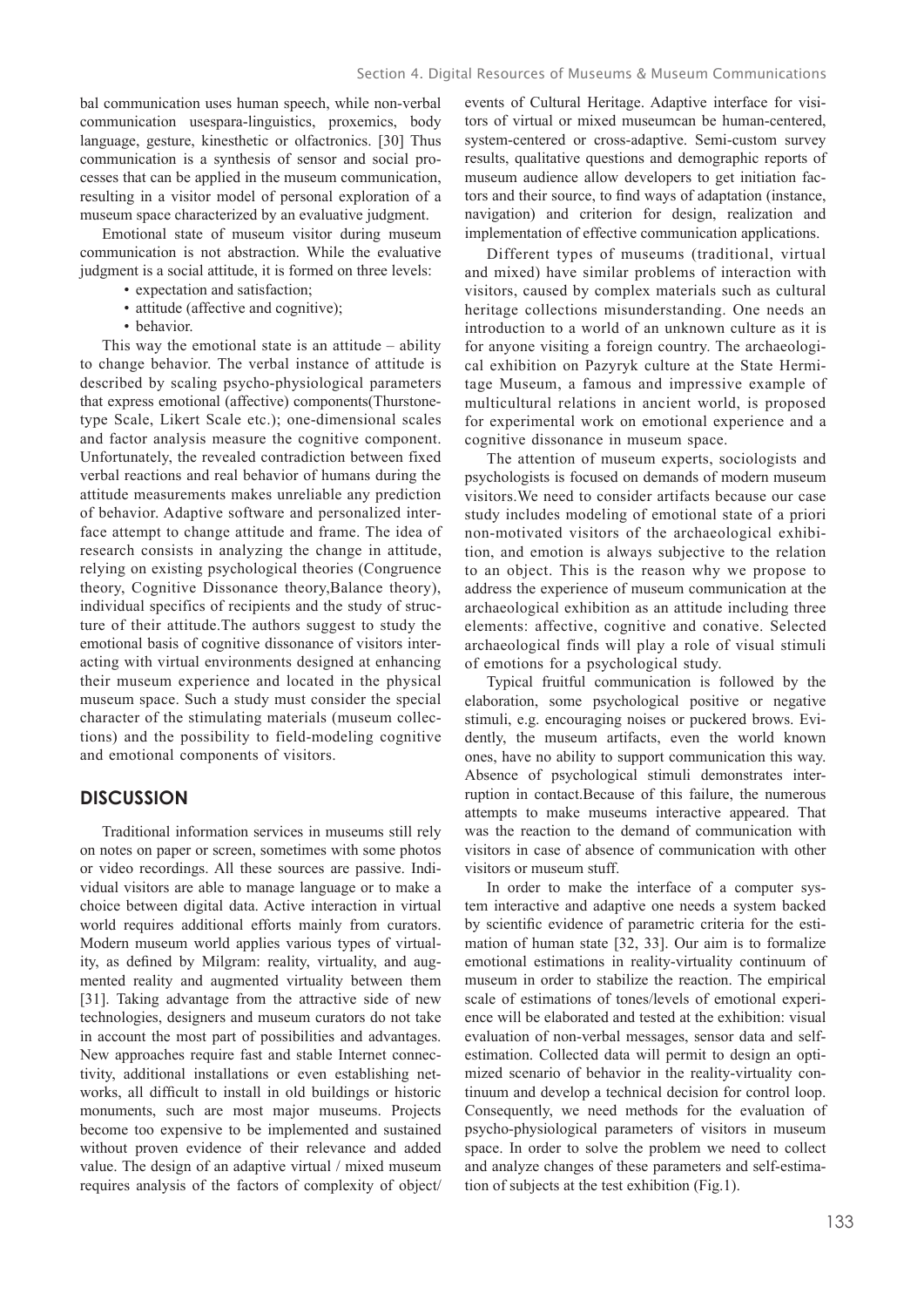#### EVA 2016 SAINT-PETERSBURG, RUSSIA



Fig. 1. View of the exhibition in room 26 at the Winter Palace. First look from entrance

# **CONCLUSIONS**

An evaluative component of museum communication is based on a positive emotional experience. Visitor and museum exhibition interact during museum communication. Sometimes there is a direct influence of the space, the exhibits or the information field on the viewer, included in the community of museum visitors. Elementary act of communication in a museum is in seeing the point of the exposed objects. The implications can be perceived on the different level of conscious. The museum task is to manage information and to control with the help of the information.

Numerous theories on emotions and approaches to study them prove the complexity of phenomenon in psychology. The further research activities will focus on accessibility to cultural heritage museum collections in Russia, for communication studies on nonverbal signs of stress or negative reactions of visitors, aiming to improve emotions in virtual space and the consequent development of adaptive interfaces to overcome such stress and on research, design and validation of new methods and tools of personalized storytelling and adaptive guides, combining the physical with the digital world of the Museum based ICT.

# **ACKNOWLEDGEMENTS**

The authors wish to thank V. Potanin Foundation and the Cyprus Institute in Nicosia, Cyprus, for the possibility to develop scientific collaboration and to participate in an international innovation scientific research in the field of the Cultural Heritage.

## **REFERENCES**

1. Гук Д.Ю., Определёнов В.В. Методические аспекты анализа и контроля эффективности информационных ресурсов музея в сети Интернет // Информационные ресурсы – футурологический аспект: планы, прогнозы, перспективы. Материалы X всероссийской научно-практической конференции "Электронные ресурсы библиотек, музеев, архивов", 30-31 октября 2014 г., Санкт-Петербург. - Санкт-Петербург : Политехника-сервис, 2014. - С. 126-137.

2. Актуальность и релевантность информационного поля в межмузейном виртуальном пространстве /Д.Ю.Гук, В.В. Определёнов// Информационное общество: образование, наука, культура и технологии. Матер. XVIIIконф. «Интернет и современное общество (IMS-2015). Санкт-Петербург, 24-25 июня, 2015. Санкт-Петербург: ЛИТМО. C. 196-207.

3. PSI Directive. Directive 2003/98/EC of the European Parliament and of the Council of 17 November 2003 on the re-use of public sector information. OJL 345, 31.12.2003. p. 90.[Электронный ресурс] Режим доступа: http://eur-lex.europa.eu/LexUriServ/Lex-UriServ.do?uri=CELEX:32003L0098:En:HTML. Дата доступа: 31.12.2014.

4. Принципы качества веб-сайтов по культуре. Руководство. Москва: АВГУСТ-ПРИНТ, 2006. 61 с. [Электронный ресурс] Режим доступа: http://ifapcom. ru/files/publications/Kachestvo\_websaitov\_po\_kulture. pdf. Дата доступа: 01.05.2016.

5. McKenna G., Ronde-Enslin S., Stein R. Lightweight information describing objects (LIDO): the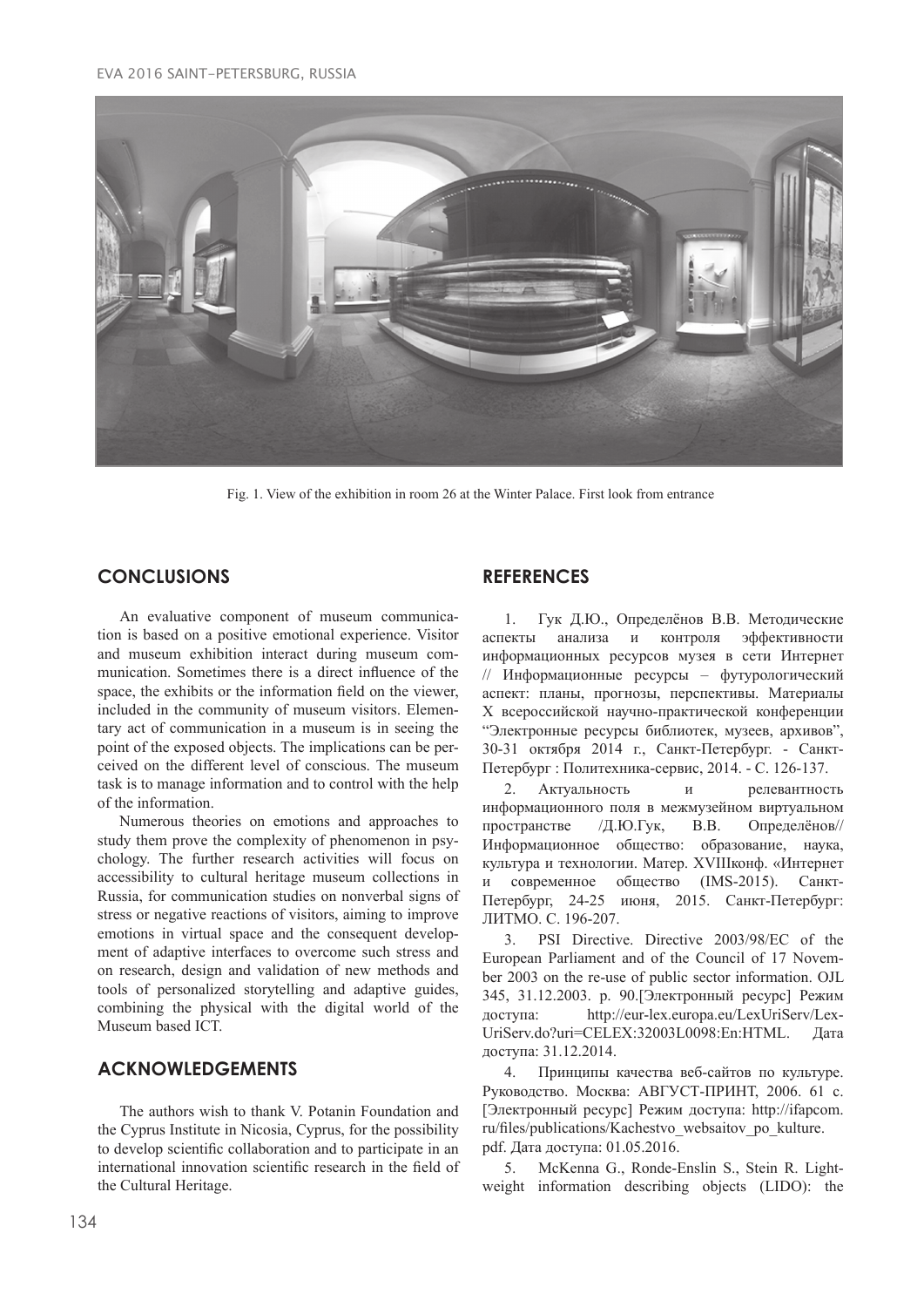international harvesting standard for museums. 2011. [Электронный ресурс] Режим доступа: http://www.athenaeurope.org/. Дата доступа: 01.05.2016.

6. Horvat M., Bogunović N., Ćosić K. STIMONT: A core ontology for multimedia stimuli description // Multimedia tools and applications. Vol.73, №3,2014.pp. 1103-1127.

7. ISO 21127:2014 Information and documentation – A reference ontology for the interchange of cultural heritage information. [Электронный ресурс] Режим доступа: http://www.iso.org/iso/home/store/catalogue\_tc/ catalogue detail.htm?csnumber=57832. Дата доступа: 01.05.2016.

8. Технические рекомендации по созданию виртуальных музеев. Версия 1.0. 2014. [Электронный ресурс] Режим доступа: http://mkrf.ru/documents/recommendations/virtmuseums. Дата доступа: 01.05.2016.

Dudley S. 2012. Materiality Matters: Experiencing the Displayed ObjectUniversity of Michigan Working Papers in Museum Studies. No 8.

10. TrendsWatch2016. ААМ, 2015. [Электронный ресурс] Режим доступа: http://www.aam-us.org/ resources/center-for-the-future-of-museums/projectsand-reports/trendswatch/trendswatch2016. Дата доступа: 01.05.2016.

11. Bertola F., Patti V., Lieto A. ArsEmotica for arsmeteo.org: Emotion-Driven Exploration of Online Art Collections //Proceedings of the Twenty-Eighth International Florida Artificial Intelligence Research Society Conference. Ed. by I. Russell and W. Eberle. Hollywood, Florida. May 18–20, 2015. Palo Alto: AAAI Press. pp.288-293.

12. Hage van W.R.et al. Finding Your Way through the Rijksmuseum with an Adaptive Mobile Museum Guide.7th Extended Semantic Web Conference. Heraklion, Greece, 2010.pp.46-59.

13. Roussou, M. A vision of adaptive cultural experiences through the use of interactive storytelling in museums // International Workshop on Virtual Archaeology: Museums & Cultural Tourism. Vol. 25. 2013. p. 28.

14. Ardissono, L., Gena, C., Aroyo, L., Kuflik, T., Wecker, A. J., Oomen, J., Stock, O. PATCH 2015: Personalized Access to Cultural Heritage. // Proceedings of the 20th International Conference on Intelligent User Interfaces.2015. pp. 447-449.

15. Pujol, L., Katifori, A., Vayanou, M., Roussou, M., Karvounis, M., Kyriakidi, M., ... & Ioannidis, Y. E. (2013). From personalization to adaptivity-Creating immersive visits through interactive digital storytelling at the Acropolis Museum // Intelligent Environments (Workshops). 2013. pp. 541-554.

16. Damala, A., Schuchert, T., Rodriguez, I., Moragues, J., Gilleade, K., &Stojanovic, N. (2013). Exploring the Affective Museum Visiting Experience: Adaptive Augmented Reality (A2R) and Cultural Heritage // International Journal of Heritage in the Digital Era, 2(1). 2013. pp.117-142.

17. Architecture of virtual worlds. Ed. M.B.Ignatiev, A.V. Nikitin, A.E.Voiskounsky. 2nd edition, SUAI, Saint-Petersburg, 2009. 288 p.

18. V-MUST. Virtual Museum Transnational Network. 2011. [Электронный ресурс] Режим доступа:http://v-must.net/virtual-museums/what-virtualmuseum. Дата доступа: 01.05.2016.

19. Hermon S., Hazan S. Rethinking the Virtual Museum // Digital Heritage-2013. Proceedings. Marseille, 2013. pp. 625–632.

20. Гук Д.Ю., Определёнов В.В.Виртуальное пространство как место межмузейной коммуникации / Д. Ю. Гук, В. В. Определёнов // Современные тенденции в развитии музеев и музееведения. Новосибирск: Автограф, 2014. С. 63–70.

21. Murphy A. Technology in Museums: making the latest advances work for our cultural institutions. 2015. [Электронный ресурс] Режим доступа: http://advisor. museumsandheritage.com/features/technology-in-museums-making-the-latest-advances-work-for-our-culturalinstitutions/. Дата доступа: 01.05.2016.

22. Tillotson K. How museums learned to stop worrying and love the digital world //Star Tribune March 5, 2016. [Электронный ресурс] Режим доступа: http:// www.startribune.com/how-museums-learned-to-stopworrying-and-love-the-digital-world/370986261/. Дата доступа: 01.05.2016.

23. Beacons, QR Codes And 3-D Printing: Enter The Museum Of The 21st Century. [Электронный ресурс] Режим доступа: http://artery.wbur. org/2015/09/14/museums-digital-technology. Дата доступа: 01.05.2016.

24. Modeling of a communication with virtual visitors of the museum web-site "Virtual archaeology"/D. Yu.Hookk, V.V.Opredelenov, T.Yu.Kharitonova// 43rd Computer Application and Quantitative Methods in Archaeology (CAA'2015). Book of abstracts. Siena: University of Siena. C.272–273.

25. Sequeira L.M., MorgadoL.Virtual Archaeology in Second Life and Open Simulator // Journal of Virtual Worlds Research Vol. 6, No. 1. pp. 1-16.

26. Hashemi S.H. Visitor Behaviour Analysis: Connecting the Physical to the Digital in Museums. 2016. [Электронный ресурс] Режим доступа: http://meschproject.eu/connecting-physical-world-to-the-digitalworld-in-museums/.

27. Touching an Ancient Stone: 3D Modeling and Augmented Reality Techniques for a Collection of Petroglyphs from the State Hermitage Museum / D.Hookk, N.Pikov, M.Rumyantsev, M.Vishniakova, I.Kizhner/ 2nd Digital Heritage International Congress. Vol.2. Granada, 2015. pp.727-728.

28. Основы теории коммуникации. Учебнометодическое пособие для студентов / Сост. Ж.В.Николаева.- Улан-Удэ: ВСГТУ, 2004 С. 4.

29. Некрасов, С.И. Значение теории фреймов в современной науке / С.И. Некрасов, Н.С. Молчанова